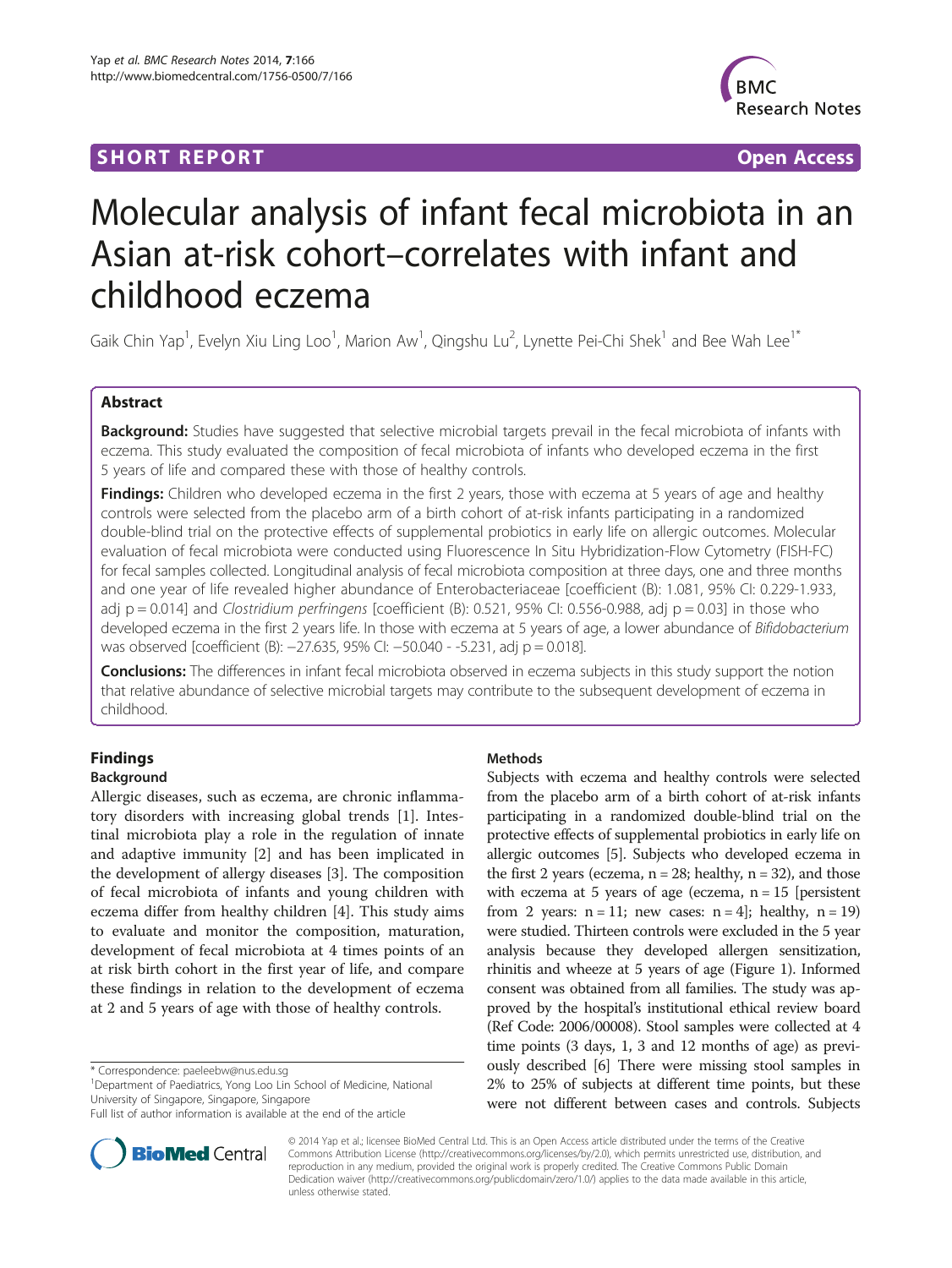<span id="page-1-0"></span>

with eczema in the first 2 years and at 5 years of age were subclassified into atopic (positive skin prick test to common allergens) eczema  $(2 \text{ yrs: } n = 13; 5 \text{ yrs: } n = 12)$  and non-atopic eczema  $(2 \text{ yrs: } n = 15; 5 \text{ yrs: } n = 3)$ .

Molecular evaluation of fecal microbiota was conducted using/harnessing whole-cell-based detection approach based on Fluorescence In Situ Hybridization combined with Flow Cytometry (FISH-FC) for fecal samples collected at 3 days, 1, 3 and 12 months. 16S rRNA probes were

selected to target and quantify the *Eubacterium rectale-*Clostridium coccoides group (Erec 482), Clostridium leptum subgroup (Clep 866 and the corresponding competitor probes), Bacteroides-Prevotella group (Bac 303), Bifidobacterium genus (Bif 164), Atopobium group (Ato 291), Lactobacilli-Enterococci group (Lab 158), Enterobacteriaceae family (Enter 1432), Clostridium perfringens (Cperf191), Clostridium difficile (Cdif198) and Escherichia coli (Eco 1531) as previously described [\[7\]](#page-5-0).

|  |  |  | Table 1 Demographic characteristics of children with eczema by 2 years and at 5 years of age and their healthy controls |  |
|--|--|--|-------------------------------------------------------------------------------------------------------------------------|--|
|  |  |  |                                                                                                                         |  |

|                                           | By 2 years of age    |                                      |         | At 5 years of age    |                                      |         |
|-------------------------------------------|----------------------|--------------------------------------|---------|----------------------|--------------------------------------|---------|
|                                           | Eczema<br>$(n = 28)$ | <b>Healthy control</b><br>$(n = 32)$ | p value | Eczema<br>$(n = 15)$ | <b>Healthy control</b><br>$(n = 19)$ | p value |
| Gender (%)                                |                      |                                      |         |                      |                                      |         |
| Male                                      | 14 (50)              | 15 (46.9)                            | 0.809   | 6(40)                | 9(47.4)                              | 0.667   |
| Female                                    | 14 (50)              | 17(53.1)                             |         | 9(60)                | 10(52.6)                             |         |
| Mode of delivery (%)                      |                      |                                      |         |                      |                                      |         |
| Lower segment caesarean section           | 7(25)                | 9(28.1)                              | 0.785   | 4(26.7)              | 4(21.1)                              |         |
| Vaginal delivery                          | 21(75)               | 23 (71.9)                            |         | 11(73.3)             | 15 (78.9)                            |         |
| Feeding history from birth to month 6 (%) |                      |                                      |         |                      |                                      |         |
| Breastfeeding and formula feeding         | 21(75)               | 26(81.3)                             | 0.558   | 11(73.3)             | 16 (84.2)                            | 0.672   |
| Total formula feeding                     | 7(25)                | 6(18.7)                              |         | 4(26.7)              | 3(15.8)                              |         |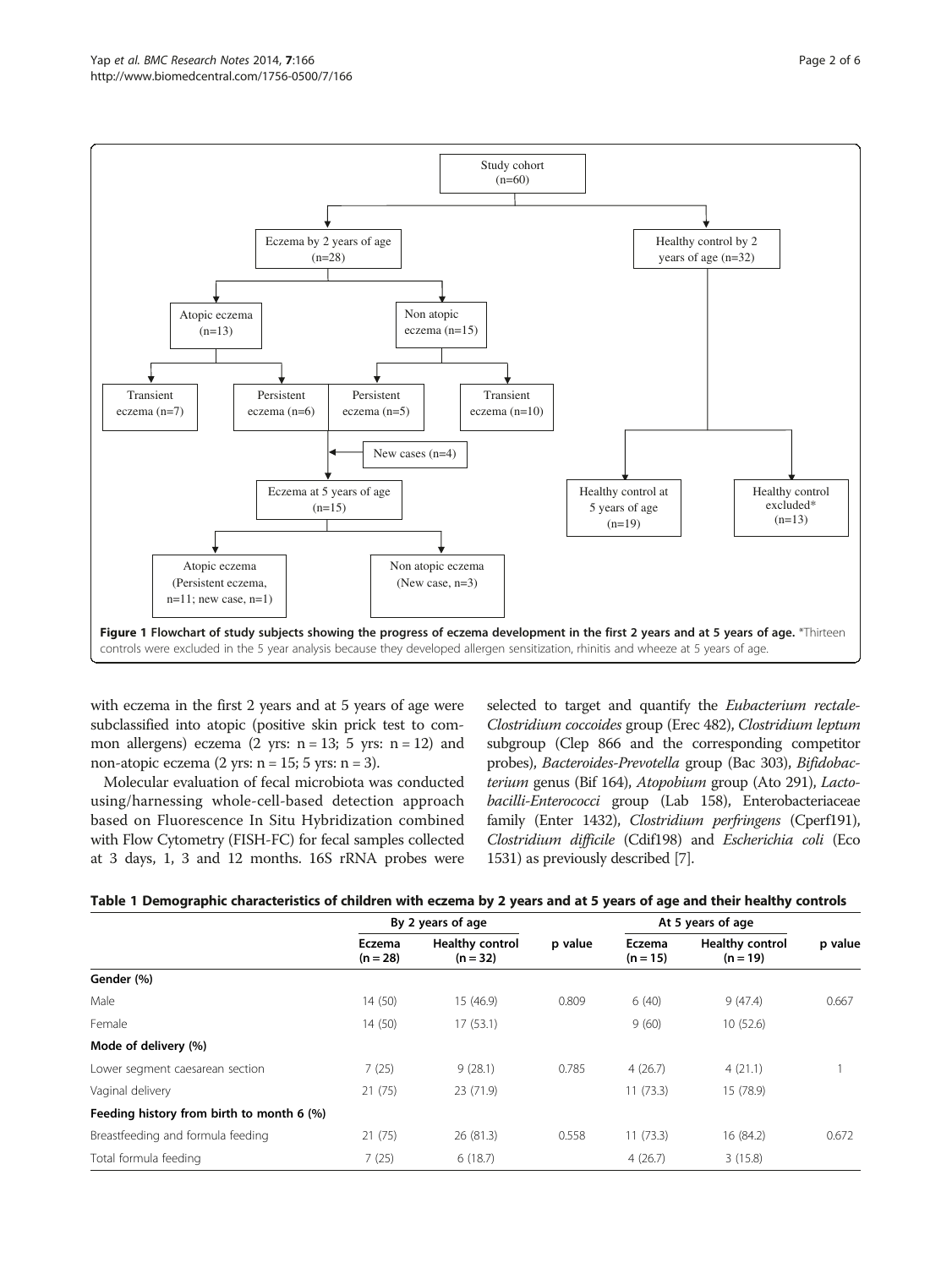## <span id="page-2-0"></span>Table 2 Relative abundance of fecal bacterial groups for children with eczema by 2 years of age and their healthy controls

|                    |                          | Healthy |                | Eczema by 2 years of age |                 |  |
|--------------------|--------------------------|---------|----------------|--------------------------|-----------------|--|
| <b>Time points</b> | <b>Bacterial group</b>   | n       | Mean (SD)      | n                        | Mean (SD)       |  |
| 3 day              | E.rectale - C. coccoides | 21      | 0.27(1.139)    | 19                       | <b>ND</b>       |  |
|                    | Clostridium leptum       | 21      | 3.08(9.155)    | 19                       | <b>ND</b>       |  |
|                    | Bacteriodes-Prevotella   | 21      | 5.56 (11.654)  | 19                       | 6.88 (19.386)   |  |
|                    | Bifidobacterium          | 21      | 29.35 (36.872) | 19                       | 15.88 (30.175)  |  |
|                    | Atopobium                | 21      | 0.44(0.801)    | 19                       | 0.86(3.555)     |  |
|                    | Lactobacilli-Enterococci | 21      | 3.22 (8.631)   | 19                       | 0.49(1.370)     |  |
|                    | Enterobacteriaceae       | 21      | 26.22 (35.55)  | 19                       | 41.64 (37.819)  |  |
|                    | Clostridium perfringens  | 12      | 2.05 (7.093)   | 16                       | 2.99 (8.137)    |  |
|                    | Clostridium difficile    | 12      | <b>ND</b>      | 16                       | 0.66(2.365)     |  |
|                    | E.coli                   | 11      | 14.17 (29.862) | 16                       | 34.98 (40.363)  |  |
| 1 month            | E.rectale-C. coccoides   | 23      | 0.29(0.589)    | 19                       | 6.65(18.510)    |  |
|                    | Clostridium leptum       | 23      | <b>ND</b>      | 19                       | 2.47 (9.339)    |  |
|                    | Bacteriodes-Prevotella   | 23      | 1.65 (3.309)   | 19                       | 6.01 (16.408)   |  |
|                    | Bifidobacterium          | 23      | 41.27 (38.514) | 19                       | 28.38 (33.945)  |  |
|                    | Atopobium                | 23      | 6.52 (12.635)  | 19                       | 2.32(6.41)      |  |
|                    | Lactobacilli-Enterococci | 23      | 2.74 (7.265)   | 19                       | 7.98 (15.762)   |  |
|                    | Enterobacteriaceae       | 23      | 15.63 (23.726) | 19                       | 20.1 (23.837)   |  |
|                    | Clostridium perfringens  | 15      | 0.19(0.751)    | 18                       | 0.55 (1.482)    |  |
|                    | Clostridium difficile    | 15      | <b>ND</b>      | 18                       | <b>ND</b>       |  |
|                    | E.coli                   | 15      | 9.01 (18.952)  | 18                       | 3.62(4.631)     |  |
| 3 month            | E.rectale-C. coccoides   | 28      | 5.45 (10.551)  | 24                       | 7.43 (13.389)   |  |
|                    | Clostridium leptum       | 28      | 0.46(1.590)    | 24                       | 0.01(0.059)     |  |
|                    | Bacteriodes-Prevotella   | 28      | 3.53 (7.845)   | 24                       | 3.32 (5.126)    |  |
|                    | Bifidobacterium          | 28      | 55.86 (32.344) | 24                       | 54.21 (33.827)  |  |
|                    | Atopobium                | 28      | 10.19 (16.06)  | 24                       | 3.72 (7.037)    |  |
|                    | Lactobacilli-Enterococci | 28      | 2.77(3.121)    | 24                       | 2.62 (3.404)    |  |
|                    | Enterobacteriaceae       | 28      | 3.8 (7.222)    | 24                       | 6.51 (10.024)   |  |
|                    | Clostridium perfringens  | 17      | 0.72(1.547)    | 20                       | 2.26 (6.246)    |  |
|                    | Clostridium difficile    | 17      | <b>ND</b>      | 20                       | <b>ND</b>       |  |
|                    | E.coli                   | 17      | 1.16 (2.725)   | 20                       | 4.26 (10.987)   |  |
| 1 year             | E.rectale-C. coccoides   | 27      | 30.40 (18.445) | 24                       | 31.25 (16.0.42) |  |
|                    | Clostridium leptum       | 27      | 4.22 (7.022)   | 24                       | 1.33(3.047)     |  |
|                    | Bacteriodes-Prevotella   | 27      | 10.05 (10.082) | 24                       | 4.175 (6.049)   |  |
|                    | Bifidobacterium          | 27      | 28.88 (23.227) | 24                       | 27.92 (25.196)  |  |
|                    | Atopobium                | 27      | 5.91 (8.639)   | 24                       | 5.05 (9.337)    |  |
|                    | Lactobacilli-Enterococci | 27      | 1.57(3.437)    | 24                       | 1.45 (4.99)     |  |
|                    | Enterobacteriaceae       | 27      | 0.10(0.3)      | 24                       | 1.65(3.162)     |  |
|                    | Clostridium perfringens  | 18      | ND             | 24                       | 0.30(1.457)     |  |
|                    | Clostridium difficile    | 18      | <b>ND</b>      | 22                       | 0.07(0.328)     |  |
|                    | E.coli                   | 18      | 0.05(0.129)    | 23                       | 0.83(2.22)      |  |

ND, not detected.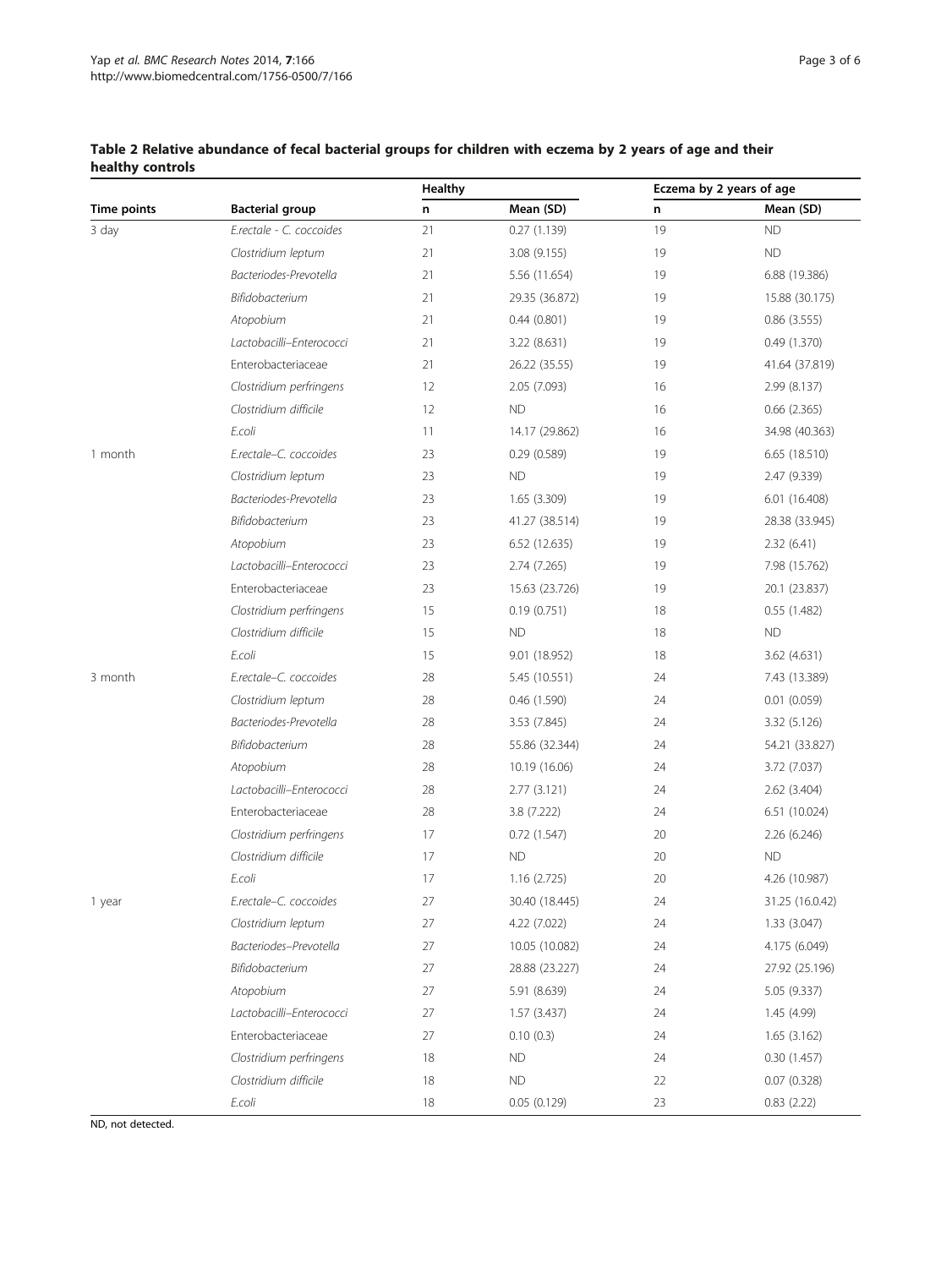## <span id="page-3-0"></span>Table 3 Relative abundance of fecal bacterial groups for children with eczema at 5 years of age and their healthy controls

|                    |                          | <b>Healthy</b> |                | Eczema at 5 years of age |                 |
|--------------------|--------------------------|----------------|----------------|--------------------------|-----------------|
| <b>Time points</b> | <b>Bacterial group</b>   | n              | Mean (SD)      | n                        | Mean (SD)       |
| 3 day              | E.rectale-C. coccoides   | 10             | <b>ND</b>      | 9                        | <b>ND</b>       |
|                    | Clostridium leptum       | 10             | 2.7 (8.526)    | 9                        | 3.74 (11.217)   |
|                    | Bacteriodes-Prevotella   | 10             | 10.32 (15.729) | 9                        | 7.49 (19.590)   |
|                    | Bifidobacterium          | 10             | 21.65 (33.2)   | 9                        | 24.45 (34.194)  |
|                    | Atopobium                | 10             | 0.21(0.439)    | 9                        | 0.12(0.229)     |
|                    | Lactobacilli-Enterococci | 10             | 5.48 (12.272)  | 9                        | 0.64(1.307)     |
|                    | Enterobacteriaceae       | 10             | 47.73 (41.03)  | 9                        | 30.89 (39.958)  |
|                    | Clostridium perfringens  | 7              | <b>ND</b>      | 5                        | <b>ND</b>       |
|                    | Clostridium difficile    | 7              | <b>ND</b>      | 5                        | <b>ND</b>       |
|                    | E.coli                   | 7              | 21.87 (35.99)  | 5                        | 20.36 (39.873)  |
| 1 month            | E.rectale-C. coccoides   | 13             | 0.32(0.670)    | 10                       | 0.74(1.687)     |
|                    | Clostridium leptum       | 13             | <b>ND</b>      | 10                       | 4.06 (12.829)   |
|                    | Bacteriodes-Prevotella   | 13             | 2.92 (4.008)   | 10                       | 6.56 (20.824)   |
|                    | Bifidobacterium          | 13             | 48.29 (36.270) | 10                       | 21.28 (28.332)  |
|                    | Atopobium                | 13             | 5.15 (9.403)   | 10                       | 6.01 (12.463)   |
|                    | Lactobacilli-Enterococci | 13             | 1.91 (3.987)   | 10                       | 5.77 (18.246)   |
|                    | Enterobacteriaceae       | 13             | 19.54 (28.826) | 10                       | 18.19 (20.289)  |
|                    | Clostridium perfringens  | 10             | 0.29(0.92)     | 6                        | <b>ND</b>       |
|                    | Clostridium difficile    | 10             | <b>ND</b>      | 6                        | <b>ND</b>       |
|                    | E.coli                   | 10             | 11.62 (22.528) | 6                        | 5.27 (7.354)    |
| 3 month            | E.rectale-C. coccoides   | 16             | 4.83 (10.187)  | 12                       | 7.67 (14.804)   |
|                    | Clostridium leptum       | 16             | 0.17(0.688)    | 12                       | $0.2$ (0.678)   |
|                    | Bacteriodes-Prevotella   | 16             | 2.83 (5.904)   | 12                       | 6.42 (9.913)    |
|                    | Bifidobacterium          | 16             | 55.21 (33.0)   | 12                       | 42.557 (35.960) |
|                    | Atopobium                | 16             | 12.73 (19.887) | 12                       | 5.96 (9.282)    |
|                    | Lactobacilli-Enterococci | 16             | 2.79 (3.085)   | 12                       | 3.07 (3.726)    |
|                    | Enterobacteriaceae       | 16             | 4.28 (6.634)   | 12                       | 10.94 (14.169)  |
|                    | Clostridium perfringens  | 12             | 0.98(1.791)    | 7                        | 6.50(9.55)      |
|                    | Clostridium difficile    | 12             | <b>ND</b>      | $\overline{7}$           | <b>ND</b>       |
|                    | E.coli                   | 12             | 1.64(3.152)    | $\overline{7}$           | 6.83 (13.998)   |
| 1 year             | E.rectale-C. coccoides   | 15             | 28.20 (19.361) | 12                       | 29.78 (15.534)  |
|                    | Clostridium leptum       | 15             | 3.54 (7.102)   | 12                       | 1.84 (2.359)    |
|                    | Bacteriodes-Prevotella   | 15             | 9.22 (10.450)  | 12                       | 4.86 (8.232)    |
|                    | Bifidobacterium          | 15             | 37.97 (23.939) | 12                       | 18.88 (24.0)    |
|                    | Atopobium                | 15             | 6.45 (9.575)   | 12                       | 4.40 (5.199)    |
|                    | Lactobacilli-Enterococci | 15             | 1.59 (3.724)   | 12                       | 3.29 (6.987)    |
|                    | Enterobacteriaceae       | 15             | 0.04(0.152)    | 12                       | 1.59(3.133)     |
|                    | Clostridium perfringens  | 12             | <b>ND</b>      | 9                        | <b>ND</b>       |
|                    | Clostridium difficile    | 12             | <b>ND</b>      | 7                        | 0.22(0.582)     |
|                    | E.coli                   | 12             | 0.07(0.155)    | 8                        | 1.78 (3.521)    |

ND, not detected.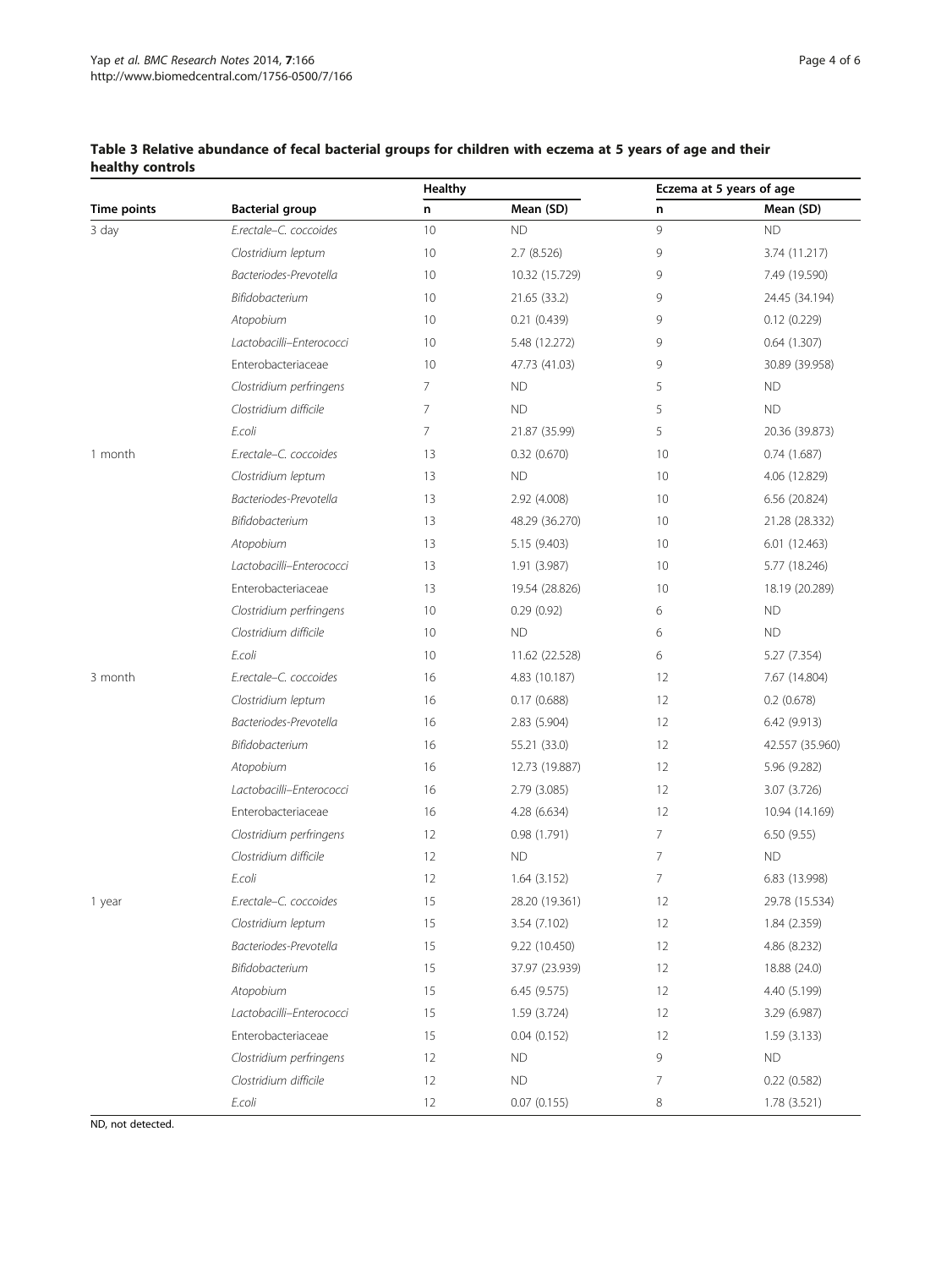Linear mixed model was used to evaluate the longitudinal differences (i.e. 4 time points) of bacterial targets with adjustments for gender, mode of delivery, breastfeeding up to 6 months and comorbidities (rhinitis and wheeze) [[8\]](#page-5-0).

### Results

The demographic characteristics and data showing the relative abundance of fecal bacterial groups for children who developed eczema by 2 and at 5 years of age and their healthy controls are summarized in Tables [1](#page-1-0), [2](#page-2-0) and [3](#page-3-0) respectively. Longitudinal monitoring of the dynamics of intestinal bacterial colonization over 4 time points (3 days, one month, three months and one year of life) in the first year of life showed higher relative abundance of Enterobacteriaceae [coefficient (B): 1.081, 95% CI: 0.229- 1.933, adj  $p = 0.014$ ] in children with eczema by 2 years of age, and Clostridium perfringens [coefficient (B): 0.521, 95% CI: 0.556-0.988, adj p = 0.03] in eczema n = 28) by 2 years of age compared to healthy controls  $(n = 32)$ (Table [2](#page-2-0) and Figure 2a).

Sub-group analysis of atopic eczema  $(n = 13)$  and nonatopic eczema  $(n = 15)$  cases with onset in first 2 years of life yielded similar results, with higher abundance of Enterobacteriaceae compared to controls [atopic eczema: coefficient (B): 0.949, 95% CI: 0.214-1.683, adj p = 0.013; non atopic eczema: coefficient (B): 1.119, 95% CI: 0.136- 2.102, adj  $p = 0.027$ , and *Clostridium perfringens* for non-atopic eczema only [coefficient (B): 0.713, 95% CI: 0.124-1.303, adj  $p = 0.022$ . This analysis was also carried out with controls  $(n = 19)$  who were healthy all the way till 5 years of age (that is did not develop eczema after the age of 2 years), and similar findings were observed (data not shown).

For atopic eczema at 5 years old, a lower relative abundance of *Bifidobacterium* was found in cases  $(n =$ 15) compared to healthy controls  $(n = 19)$  [coefficient] (B): −27.635, 95% CI: −50.040 - -5.231, adj p = 0.018] (Table [3](#page-3-0) and Figure 2b).

## Discussion

In this study significant differences in fecal microbiota signatures analyzed at 4 times points in the first year of life were observed in infants who developed eczema in the first 5 years of life. These data suggests that specific microbial signatures appearing in early life might be predictive of eczema. Previous studies have also compared infant microbiota at more than one time point in infancy [[3,9](#page-5-0)]. Sjögren et al. reported lower prevalence of lactobacilli group I and Bifidobacterium adolescentis at 1 week after birth for atopic dermatitis compared to non-allergic controls, but no significant differences were found for the other time points i.e. 1 month and 2 months [\[3\]](#page-5-0). In another study, reduced microbial diversity at 1 month and



12 months were associated with the presence of serum specific IgE, while allergic rhinitis group at school age showed less microbial diversity at 1 month [\[9](#page-5-0)]. Instead of making comparisons between single time points, our study utilized linear mixed model analysis to enabled comparisons over 4 time points in the first year of life. Our findings indicate that a consistent pattern in profile of fecal microbiota over the first year was associated with development of childhood eczema.